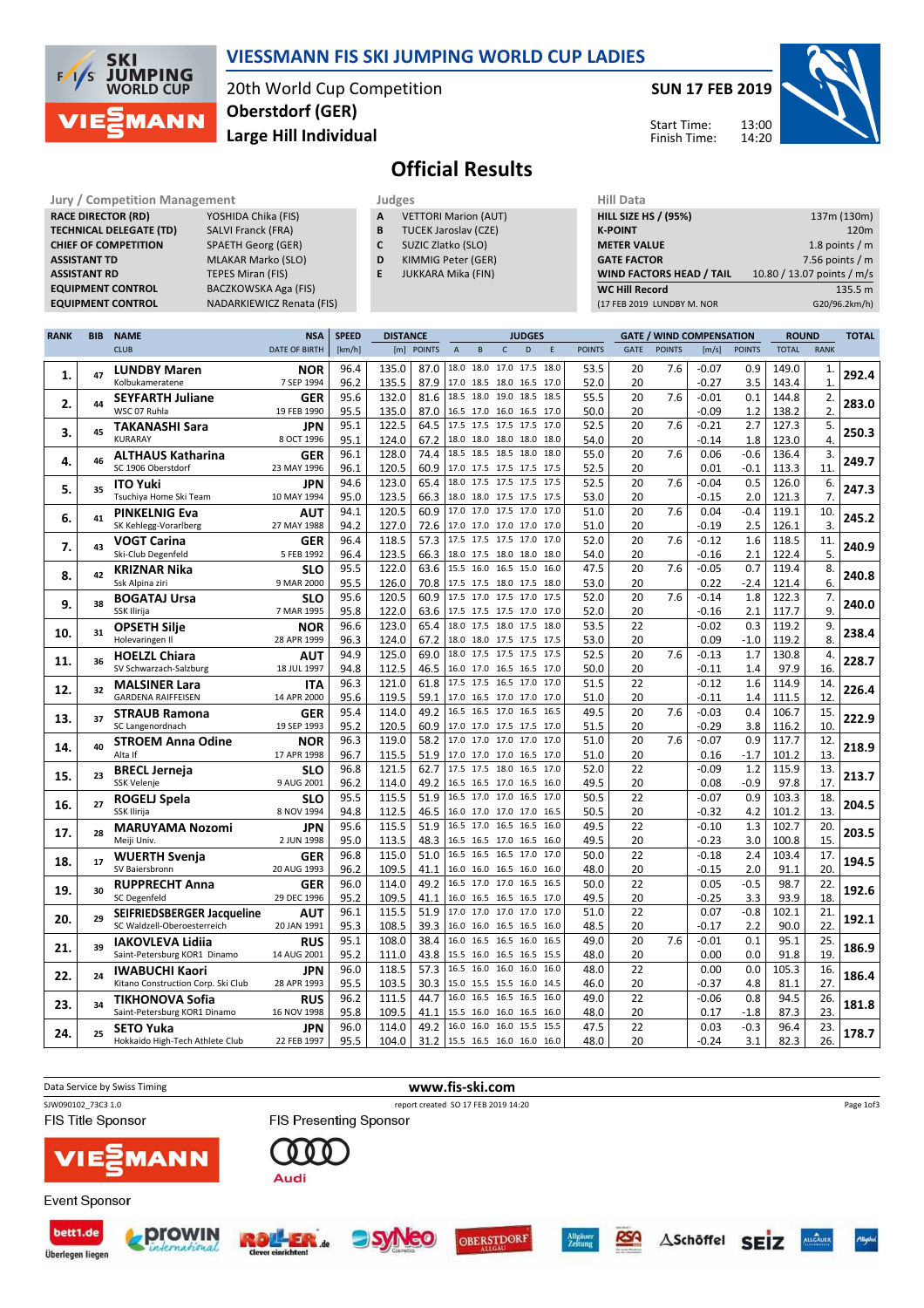



20th World Cup Competition Large Hill Individual Oberstdorf (GER)

SUN 17 FEB 2019

Start Time: Finish Time:



Official Results

| <b>RANK</b> | <b>BIB</b> | <b>NAME</b>                    | <b>NSA</b>           | <b>SPEED</b> | <b>DISTANCE</b> |                                 |  | <b>JUDGES</b>            |  |    |                          |               |             | <b>GATE / WIND COMPENSATION</b> |                       | <b>ROUND</b>  |       | <b>TOTAL</b> |       |
|-------------|------------|--------------------------------|----------------------|--------------|-----------------|---------------------------------|--|--------------------------|--|----|--------------------------|---------------|-------------|---------------------------------|-----------------------|---------------|-------|--------------|-------|
|             |            | <b>CLUB</b>                    | <b>DATE OF BIRTH</b> | [km/h]       |                 | [m] POINTS                      |  | R                        |  | D. |                          | <b>POINTS</b> | <b>GATE</b> | <b>POINTS</b>                   | $\lfloor m/s \rfloor$ | <b>POINTS</b> | TOTAL | <b>RANK</b>  |       |
| 25.         |            | <b>RUNGGALDIER Elena</b>       | <b>ITA</b>           | 95.5         | 112.0           | 45.6                            |  |                          |  |    | 16.0 16.5 17.0 16.5 17.0 | 50.0          | 22          |                                 | 0.00                  | 0.0           | 95.6  | 24.          | 178.1 |
|             |            | <b>GS FIAMMEGIALLE</b>         | 10 JUL 1990          | 94.8         | 106.0           | 34.8                            |  |                          |  |    | 16.0 16.0 16.5 16.0 16.0 | 48.0          | 20          |                                 | 0.03                  | $-0.3$        | 82.5  | 25.          |       |
| 26.         | 33         | <b>KUSTOVA Alexandra</b>       | <b>RUS</b>           | 95.7         | 117.0           | 54.6                            |  | 16.5 17.0 17.0 16.5 16.5 |  |    |                          | 50.0          | 22          |                                 | 0.12                  | $-1.3$        | 103.3 | 18.          | 178.0 |
|             |            | SK MO SHVSM ODYSHS CSP MAGADAN | 26 AUG 1998          | 94.9         | 100.0           | 24.0   15.5 15.5 16.0 16.0 15.5 |  |                          |  |    |                          | 47.0          | 20          |                                 | $-0.28$               | 3.7           | 74.7  | 30.          |       |
| 27.         | 12         | <b>KOMAR Katra</b>             | <b>SLO</b>           | 95.2         | 107.5           | 37.5                            |  | 16.0 16.0 16.5 16.0 16.0 |  |    |                          | 48.0          | 22          |                                 | $-0.09$               | 1.2           | 86.7  | 28.          | 177.1 |
|             |            | Ssk Bohini                     | 16 MAY 2001          | 94.4         | 110.5           | 42.9                            |  |                          |  |    | 16.0 16.0 16.5 16.5 16.5 | 49.0          | 20          |                                 | 0.14                  | $-1.5$        | 90.4  | 21.          |       |
| 28.         |            | <b>PAGNIER Josephine</b>       | <b>FRA</b>           | 95.5         | 108.0           | 38.4                            |  | 16.0 16.5 16.5 16.0 16.5 |  |    |                          | 49.0          | 22          |                                 | $-0.08$               | 1.0           | 88.4  | 27.          | 171.0 |
|             |            | Chaux Neuve                    | 4 JUN 2002           | 95.1         | 107.5           | 37.5                            |  |                          |  |    | 16.0 16.5 16.5 16.0 16.5 | 49.0          | 20          |                                 | 0.36                  | $-3.9$        | 82.6  | 24.          |       |
| 29.         |            | <b>INDRACKOVA Karolina</b>     | <b>CZE</b>           | 95.7         | 106.5           | 35.7                            |  |                          |  |    | 15.0 16.0 15.5 15.0 15.5 | 46.0          | 22          |                                 | $-0.28$               | 3.7           | 85.4  | 29.          | 166.2 |
|             |            | Jkl Desna                      | 26 AUG 1997          | 94.9         | 106.5           | 35.7                            |  |                          |  |    | 15.0 15.5 16.0 15.0 15.5 | 46.0          | 20          |                                 | 0.08                  | $-0.9$        | 80.8  | 28.          |       |
| 30.         |            | <b>VTIC Maia</b>               | <b>SLO</b>           | 96.1         | 104.5           | 32.1                            |  | 14.5 16.0 15.5 15.5 14.5 |  |    |                          | 45.5          | 22          |                                 | $-0.29$               | 3.8           | 81.4  | 30.          | 161.5 |
|             |            | SD Zabrdje                     | 27 JAN 1988          | 95.4         | 108.0           | 38.4                            |  |                          |  |    | 16.0 16.0 16.0 16.0 16.5 | 48.0          | 20          |                                 | 0.58                  | $-6.3$        | 80.1  | 29.          |       |

|     |    |                                                                  |                           |      |       |      | not qualified for final round |     |     |     |      |    |         |        |      |     |      |
|-----|----|------------------------------------------------------------------|---------------------------|------|-------|------|-------------------------------|-----|-----|-----|------|----|---------|--------|------|-----|------|
| 31. |    | <b>HARALAMBIE Daniela</b><br>CS Dinamo Bucuresti-Centrul Sportiv | <b>ROU</b><br>14 AUG 1997 | 95.5 | 103.0 | 29.4 | 15.5 15.5 16.0 16.0 15.5      |     |     |     | 47.0 | 22 | $-0.15$ | 2.0    | 78.4 | 31. | 78.4 |
| 32. |    | <b>REISCH Agnes</b><br>Wsv Isny                                  | <b>GER</b><br>11 OCT 1999 | 96.4 | 101.5 | 26.7 | 15.5 16.0 15.5 15.5 15.5      |     |     |     | 46.5 | 22 | $-0.19$ | 2.5    | 75.7 | 32. | 75.7 |
| 33. |    | <b>PTACKOVA Stepanka</b><br>Dukla Liberec                        | <b>CZE</b><br>18 MAR 2002 | 95.3 | 102.0 | 27.6 | 15.5 16.0 16.0 15.5 15.5      |     |     |     | 47.0 | 22 | $-0.07$ | 0.9    | 75.5 | 33. | 75.5 |
| 34. |    | <b>FREITAG Selina</b><br>Sg Nickelhuette Aue                     | <b>GER</b><br>19 MAY 2001 | 95.9 | 100.5 | 24.9 | 15.5 16.0 16.0 15.5 16.0      |     |     |     | 47.5 | 22 | $-0.14$ | 1.8    | 74.2 | 34. | 74.2 |
| 35. | 13 | <b>BRAATEN Ingebjoerg Saglien</b><br><b>Etnedal Skilag</b>       | <b>NOR</b><br>20 SEP 1999 | 95.2 | 100.5 | 24.9 | 14.5 15.5 15.5 15.0 15.0      |     |     |     | 45.5 | 22 | $-0.02$ | 0.3    | 70.7 | 35. | 70.7 |
| 36. | 21 | <b>KYKKAENEN Julia</b><br><b>KL SkiJumping Team</b>              | <b>FIN</b><br>17 APR 1994 | 95.9 | 97.5  | 19.5 | 15.5 15.5 16.0 16.0 16.0      |     |     |     | 47.5 | 22 | $-0.15$ | 2.0    | 69.0 | 36. | 69.0 |
| 37. |    | <b>KABLUKOVA Ksenia</b><br><b>Sdushor Start</b>                  | <b>RUS</b><br>16 JUN 1998 | 95.9 | 98.0  | 20.4 | 15.0 16.0 15.5 16.0 15.5      |     |     |     | 47.0 | 22 | 0.11    | $-1.2$ | 66.2 | 37. | 66.2 |
| 38. | 19 | <b>SHPYNEVA Anna</b><br>Saint-Petersburg Sdusshor                | <b>RUS</b><br>3 JAN 2002  | 95.0 | 105.5 | 33.9 | 7.5<br>7.0                    | 7.0 | 7.5 | 8.0 | 22.0 | 22 | $-0.39$ | 5.1    | 61.0 | 38. | 61.0 |
| 39. | 18 | <b>HESSLER Pauline</b><br>WSV 08 Lauscha                         | <b>GER</b><br>13 SEP 1998 | 95.4 | 93.0  | 11.4 | 15.0 15.5 15.0 15.0 15.0      |     |     |     | 45.0 | 22 | $-0.15$ | 2.0    | 58.4 | 39. | 58.4 |
| 40. |    | <b>AVOCAT GROS Oceane</b><br>Annemasse ASPTT                     | <b>FRA</b><br>23 APR 1997 | 95.7 | 91.5  | 8.7  | 15.0 15.0 15.5 15.0 15.0      |     |     |     | 45.0 | 22 | 0.04    | $-0.4$ | 53.3 | 40. | 53.3 |